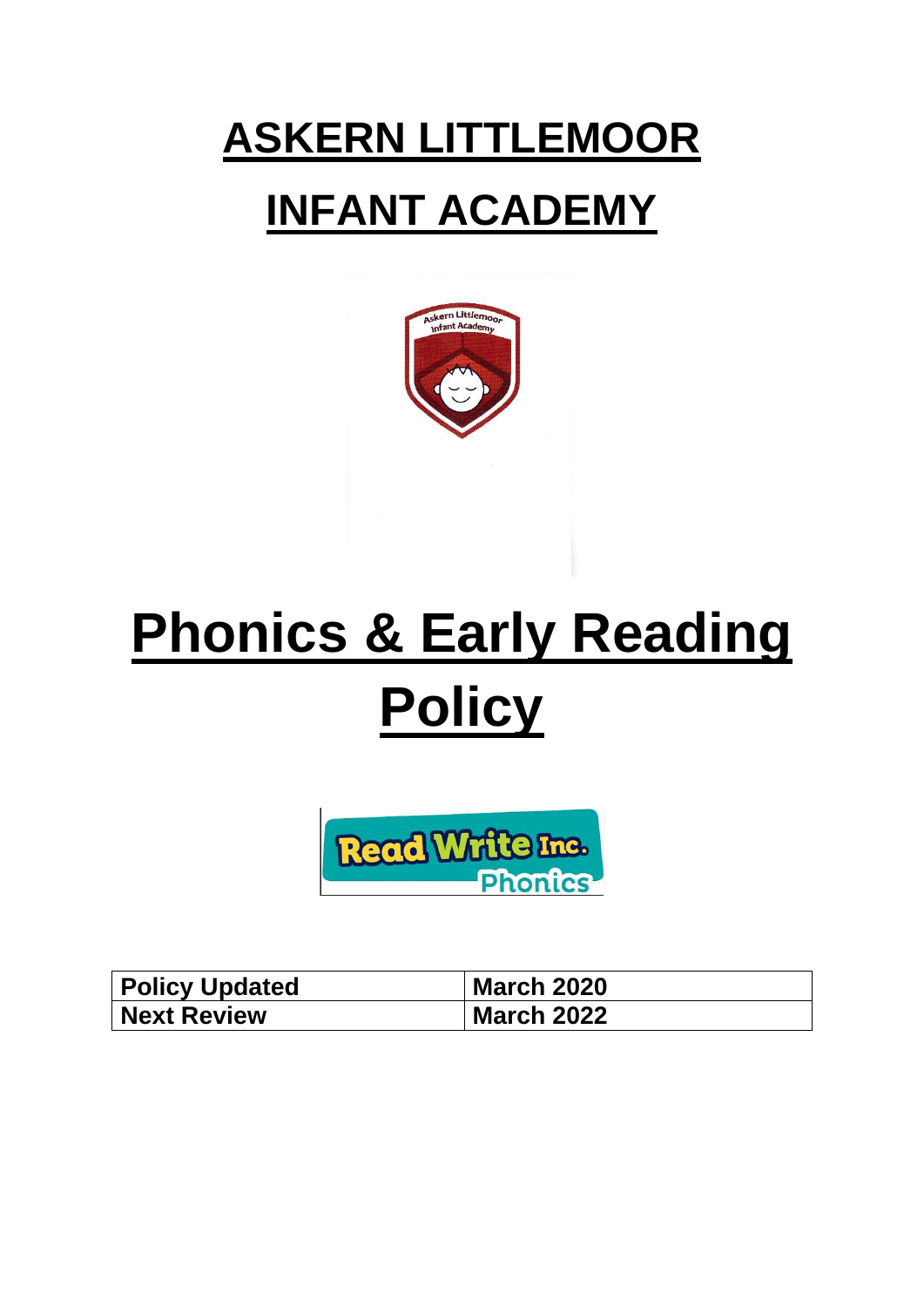# **ASKERN LITTLEMOOR INFANT ACADEMY**

## **PHONICS & EARLY READING POLICY**

'The most important thing a school can do for its pupils- and for society- is to teach them to read and write well.'

(Sir Kevan Collins, Chief Executive, Education Endowment Foundation)

### **Intent**

**'** 

At Askern Littlemoor Infant Academy, our shared vision is that every child learns to read quickly and continues to read – widely and often. We are proud to offer the pupils a text rich learning environment where imagination and creativity can be fuelled.

Through our rigorous phonics curriculum, we ensure pupils develop the skills and knowledge they need to develop as confident readers who have a love of books. Through reading in particular, pupils have a chance to develop culturally, emotionally, intellectually, socially and spiritually. Literature, especially, plays a key role in such development. Reading also enables pupils both to acquire knowledge and to build on what they already know.

All the skills of language are essential to participating fully as a member of society; only pupils who learn to speak, read and write fluently and confidently are able to effectively participate in wider society.

To achieve this, we ensure that:

- there is a sharp focus on ensuring that younger children gain the phonics knowledge and language comprehension necessary to read and spell
- reading is prioritised to allow pupils to access the full curriculum offer
- a rigorous, sequential approach to the reading curriculum develops pupils' fluency, confidence and enjoyment in reading
- at all stages, reading attainment is assessed and gaps are addressed quickly and effectively for all pupils
- at the early stages of learning to read, read reading materials are closely matched to the learners' phonics

#### **Implementation**

Throughout Early Years, activities concentrate on developing pupils' speaking and listening skills, phonological awareness and the key skills of oral blending, segmenting and manipulation. These experiences are intended to be used as part of a broad and rich language curriculum that has speaking and listening at its centre, links language with physical and practical experiences, and provides an environment rich in print and abundant in opportunities to engage with high quality books. This phase paves the way for pupils to make a good start when introduced to our Read Write Inc. Phonics programme.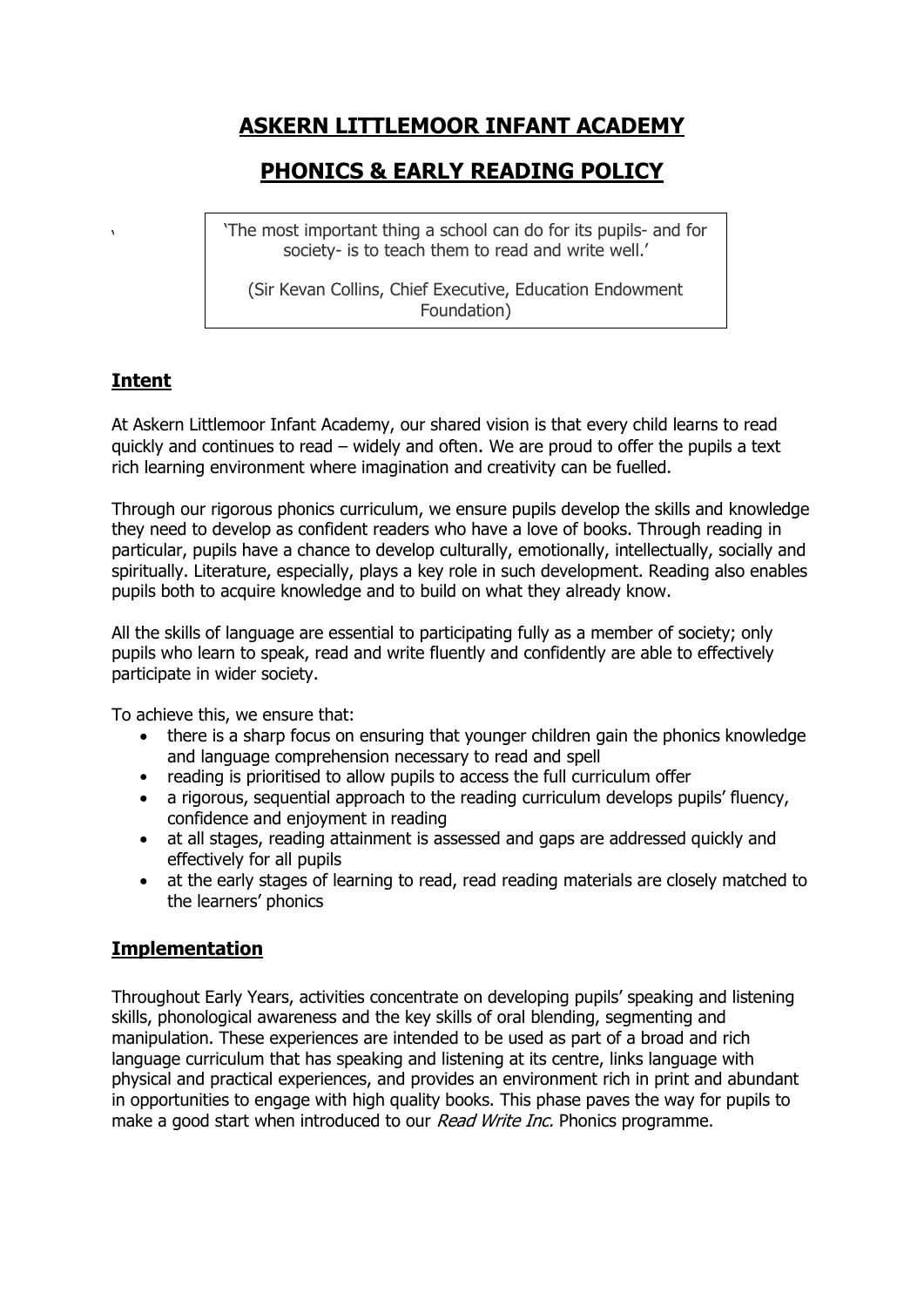#### **Read Write Inc. Phonics**

The programme is for:

• Children in F1/F2 to Year 2 who are learning to read and write

In Read Write Inc. Phonics children:

- Decode letter-sound correspondences quickly and effortlessly, using their phonic knowledge and skills
- Read common exception words on sight
- Understand what they read
- Read aloud with fluency and expression
- Spell quickly and easily by segmenting the sounds in words
- Acquire good handwriting.

In addition, we teach children to work effectively with a partner to explain and consolidate what they are learning. This provides the teacher with opportunities to assess learning and to pick up on difficulties, such as children's poor articulation, or problems with blending or alphabetic code knowledge.

We group children homogeneously, according to their progress in reading rather than their writing. This is because it is known that children's progress in writing will lag behind progress in reading, especially for those whose motor skills are less well developed.

In F2 we emphasise the alphabetic code. The children rapidly learn sounds and the letter or groups of letters they need to represent them. Simple mnemonics help them to grasp this quickly. This is especially useful for children at risk of making slower progress. This learning is consolidated daily. Children have frequent practice in reading high frequency words with irregular spellings – common exception words.

We make sure that children read books that are closely matched to their increasing knowledge of phonics and the common exception words. This is so that, early on, they experience success and gain confidence that they are readers.

Re-reading and discussing these books with the teacher supports their increasingly fluent decoding.

Alongside this, the teachers read a wide range of stories, poetry and non-fiction to children; they are soon able to read these texts for themselves.

Embedding the alphabetic code early on means that children quickly learn to write simple words and sentences. We encourage them to compose each sentence aloud until they are confident to write independently. We make sure they write every day.

Children write at the level of their spelling knowledge. Our aim is for children to complete the phonics programme as quickly as possible. The sooner they complete it, the sooner they will be able to choose books to read at their own interest and comprehension level.

#### **Professional development**

A key element of *Read Write Inc.* is consistent whole-school practice, underpinned by appropriate professional development. The head teacher, all the teachers and teaching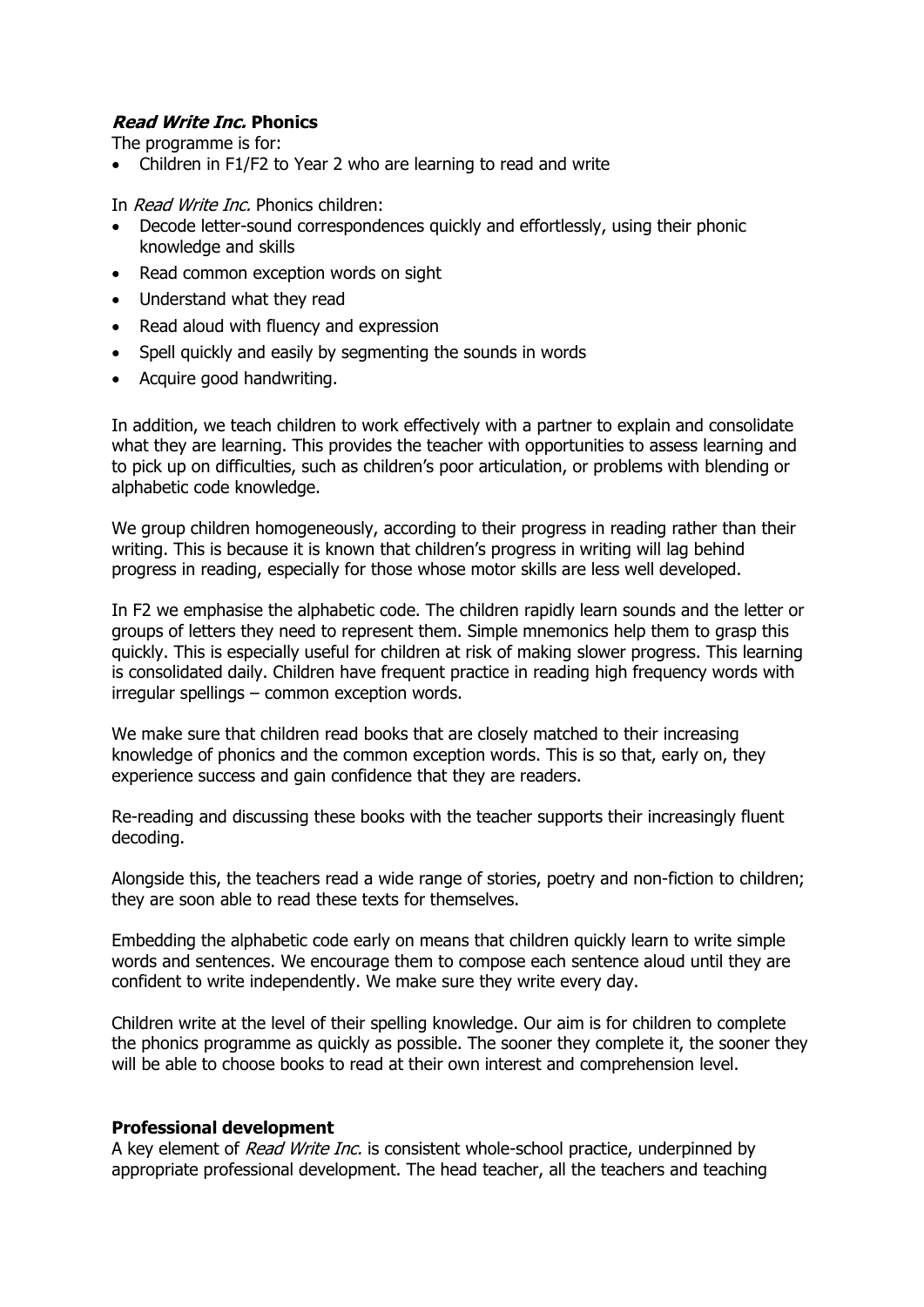assistants are trained to teach reading. All staff have attended Phonics training (September 2019) and the trainer has returned to support us on subsequent development days. We hold at least one development day every year to ensure we are aware of up-to-date practice. The reading leader works with staff to monitor the quality of teaching and to provide coaching for staff (teachers and teaching assistants).

#### **The role of the Reading Leader**

The reading leader has a critical role, driving the teaching of Read Write Inc. Phonics, ensuring that all children progress through the programme by the end of Term 1 Year 2.

Specific responsibilities include:

- Ensuring that our teaching of reading is of the highest quality and that all our children make progress.
- Ensuring children in the 'lower progress' group are making good progress and organising one-to-one tutoring for the children who need extra support
- Keeping the groups homogeneous, i.e. at the same reading level
- Providing further training (through masterclasses, coaching/ observation and face-toface feedback)

#### **Early reading**

As pupils start their reading journey they will be reading materials are closely matched to the learners' phonics knowledge. Take home reading books will mirror or supplement the phonics texts using in daily phonics lessons; these books are part of our ReadWriteInc phonics programme and will ensure that the children are presented with reading material to match their phonic knowledge and improve their fluency and reading confidence.

In this way, pupils will be encouraged to use their phonics skills and knowledge as their primary reading strategy. As pupils find that they can decode words quickly and independently, they will read more and more so that the number of words they can read automatically builds up. Increasing the pace of reading is an important objective. Pupils will be encouraged to read aloud as well as silently for themselves.

This process culminates in a shift from learning to read to reading to learn. Pupils then move on to reading both for pleasure and for information.

In the early stages of reading, children also take home stories and non-fiction that they cannot yet read for themselves but which adults can share with them.

#### **Impact**

#### **Assessing and tracking progress**

Throughout the teaching sequence, teacher assessment is used to identify pupils who are not grasping 75-80% of new learning. These pupils are targeted for rapid intervention.

In Reception, pupils are assessed at least half-termly on the phonics progress they are making.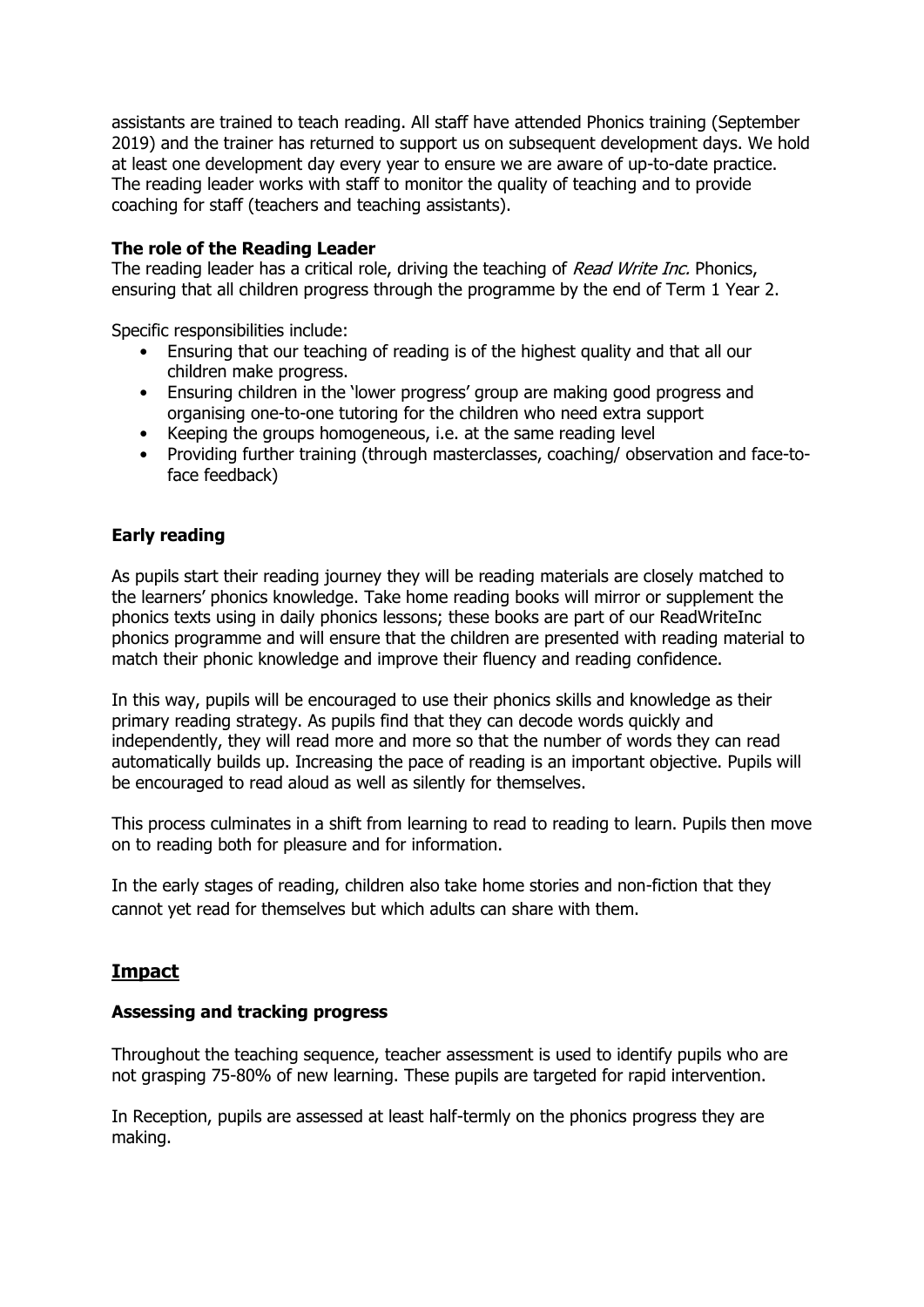In Year 1, a mock phonics screening in carried out on a half-termly basis to identify individual gaps in knowledge and understanding, as well as any systemic gaps.

We use the RWInc Phonic Tracker from Reception to Year 2 to support our analysis of individual pupil's progress.

We assess all children following Read Write Inc. *Phonics* using the Entry Assessment. This gives us a very good indication of how well they are making progress relative to their starting points. We do this for all children, whenever they join us, so we can track all of them effectively.

We record their starting date on the programme and entry point on the tracker to monitor the rate at which they are making progress. We can also easily identify those who joined the programme later.

We aim for the majority of children to complete the programme by the end of the Autumn Term in Year 2.

As pupils begin to learn to read more fluently, they move to banded books and their progress through the bands is carefully tracked and analysed. PM Benchmarking is used to identify particular strengths and weaknesses and next steps.

#### **National Phonics Screening**

All Y1 pupils sit a national phonics screening check which is carried out in June each year. Pupils who do not attain the national standard will repeat the screening in Year 2. This is to ensure that pupils have secured a secure foundation on which to build their reading skills.

#### **Equality of Opportunity**

We will adjust and adapt the delivery of our reading programme to meet the needs of all learners and to ensure that every child gains the building blocks they need to become a successful reader.

Teachers set high expectations for all pupils. They will use appropriate assessment to set ambitious targets and plan challenging work for all groups, including:

- More able pupils
- Pupils with low prior attainment
- Pupils from disadvantaged backgrounds
- Pupils with SEND
- Pupils with English as an additional language (EAL)

Teachers will plan lessons so that pupils with SEN and/or disabilities can study every National Curriculum subject, wherever possible, and ensure that there are no barriers to every pupil achieving. Teachers will also take account of the needs of pupils whose first language is not English. Lessons will be planned so that teaching opportunities help pupils to develop their English, and to support pupils to take part in all subjects.

We recognise that each child has their own starting point upon entry to every year group and progress is measured in line with these starting points to ensure every child can achieve and celebrate success. Staff are fully aware of the differing groups of learners and vulnerable children in their class and teachers plan and teach personalised English lessons which focus on the particular needs of each child.